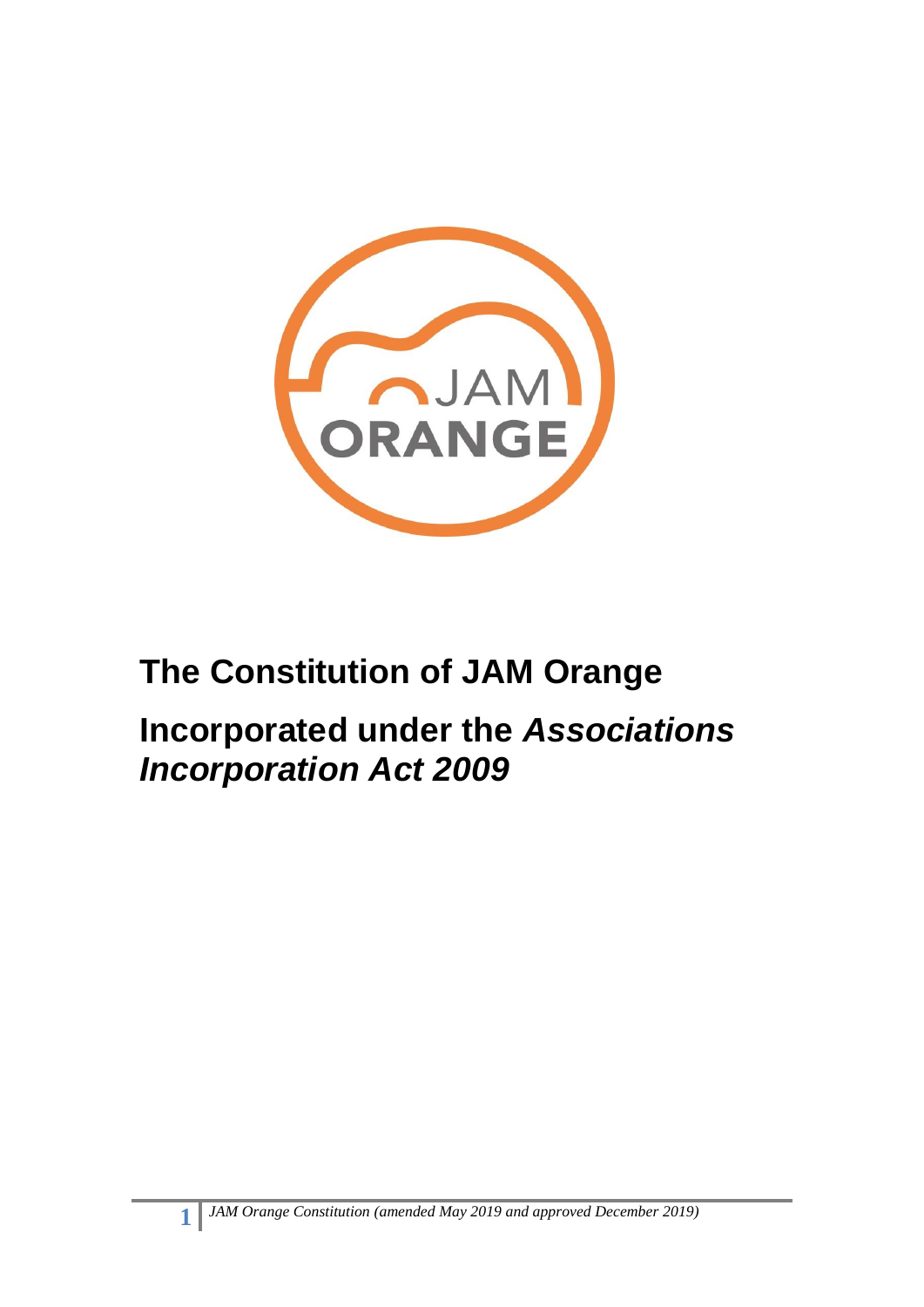# **Contents**

| <b>Part 1 - Preliminary</b>                                           |                                                                                                                                                                                                                              |  |  |
|-----------------------------------------------------------------------|------------------------------------------------------------------------------------------------------------------------------------------------------------------------------------------------------------------------------|--|--|
| 1                                                                     |                                                                                                                                                                                                                              |  |  |
| Part 2 - Membership                                                   |                                                                                                                                                                                                                              |  |  |
| 2<br>3<br>4<br>5<br>6<br>$\overline{7}$<br>8<br>9<br>10<br>11         | Nomination for membership Error! Bookmark not defined.<br>Membership entitlements not transferable  Error! Bookmark not defined.<br>Resignation of membership  Error! Bookmark not defined.<br><b>Part 3 - The committee</b> |  |  |
| 13                                                                    |                                                                                                                                                                                                                              |  |  |
| 14<br>15<br>16<br>17<br>18<br>19<br>20<br>21<br>22                    |                                                                                                                                                                                                                              |  |  |
| <b>Part 4 - General meetings</b>                                      |                                                                                                                                                                                                                              |  |  |
| 23<br>24<br>25<br>26<br>27<br>28<br>29<br>30<br>31<br>32<br>33<br>34  |                                                                                                                                                                                                                              |  |  |
|                                                                       | <b>Part 5 - Miscellaneous</b>                                                                                                                                                                                                |  |  |
| 35<br>36<br>37<br>38<br>39<br>40<br>41<br>42                          |                                                                                                                                                                                                                              |  |  |
| JAM Orange Constitution (amended May 2019 and approved December 2019) |                                                                                                                                                                                                                              |  |  |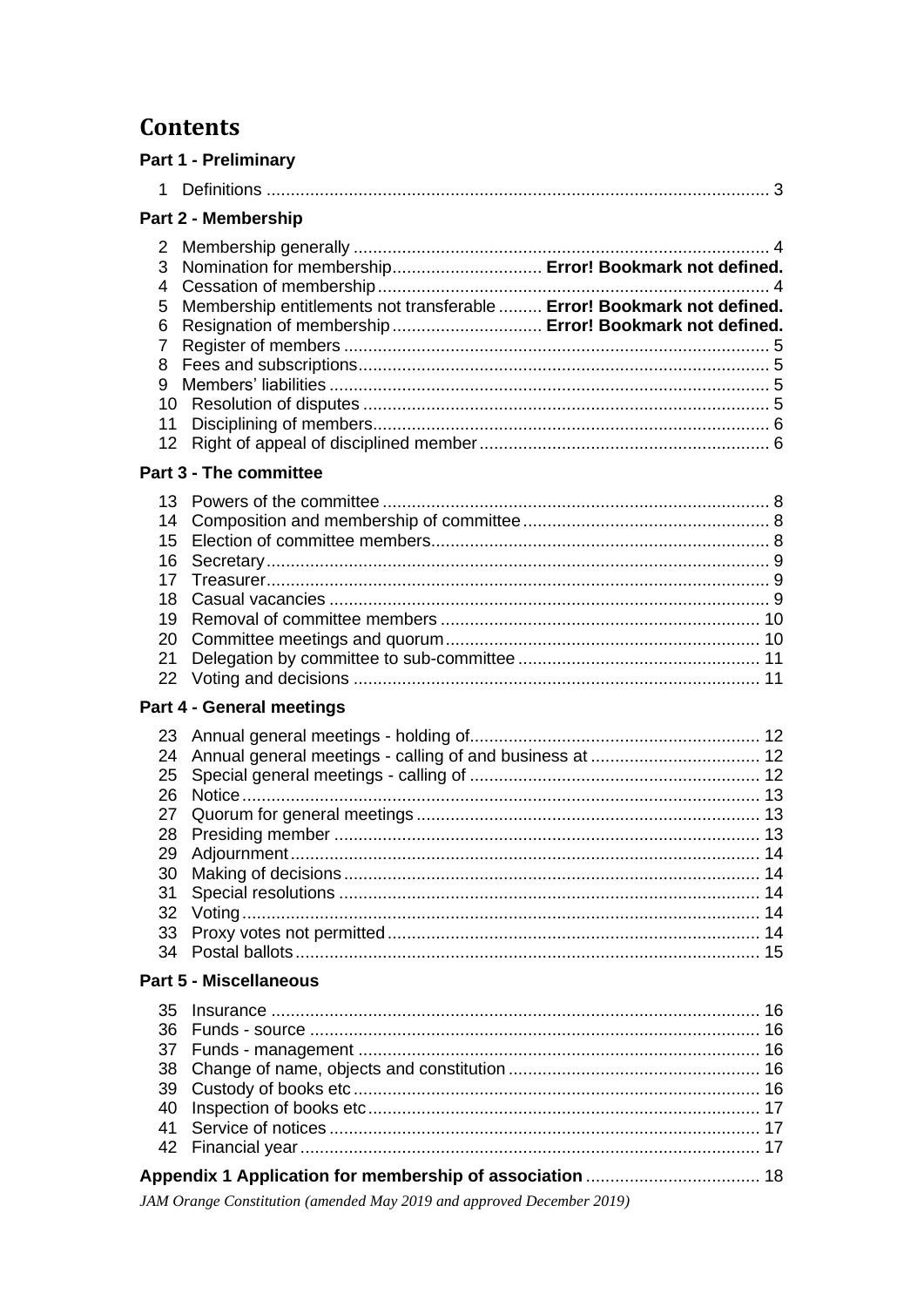# <span id="page-2-0"></span>**Part 1 - Preliminary**

## <span id="page-2-1"></span>*1. Definitions*

(1) In this constitution:

*Director-General* means the Director-General of the Department of Services, Technology and Administration.

*ordinary committee member* means a member of the committee who is not an office-bearer of the association.

#### *secretary* means:

- (a) the person holding office under this constitution as secretary of the association, or
- (b) if no such person holds that office the public officer of the association.

*special general meeting* means a general meeting of the association other than an annual general meeting.

*the Act* means the *[Associations Incorporation Act 2009](http://www.legislation.nsw.gov.au/xref/inforce/?xref=Type%3Dact%20AND%20Year%3D2009%20AND%20no%3D7&nohits=y)*.

*the Regulation* means the *[Associations Incorporation Regulation 2010.](http://www.legislation.nsw.gov.au/xref/inforce/?xref=Type%3Dsubordleg%20AND%20Year%3D2010%20AND%20No%3D238&nohits=y)*

- (2) In this constitution:
	- (a) a reference to a function includes a reference to a power, authority and duty, and
	- (b) a reference to the exercise of a function includes, if the function is a duty, a reference to the performance of the duty.
- (3) The provisions of the *[Interpretation Act 1987](http://www.legislation.nsw.gov.au/xref/inforce/?xref=Type%3Dact%20AND%20Year%3D1987%20AND%20no%3D15&nohits=y)* apply to and in respect of this constitution in the same manner as those provisions would so apply if this constitution were an instrument made under the Act.
- (4) **The name of the association is JAM Orange Incorporated** (JAM is an acronym for "Just Add Music")

# *2. Purpose*

(1) **The association's purpose is working together to support music in the Orange region**

# *3. Objectives*

**The objectives of the association** are to:

- (a) **Support music in the Orange region**
- (b) **Support and develop local musicians**
- (c) **Support and develop music events**
- (d) **Develop a local music festival**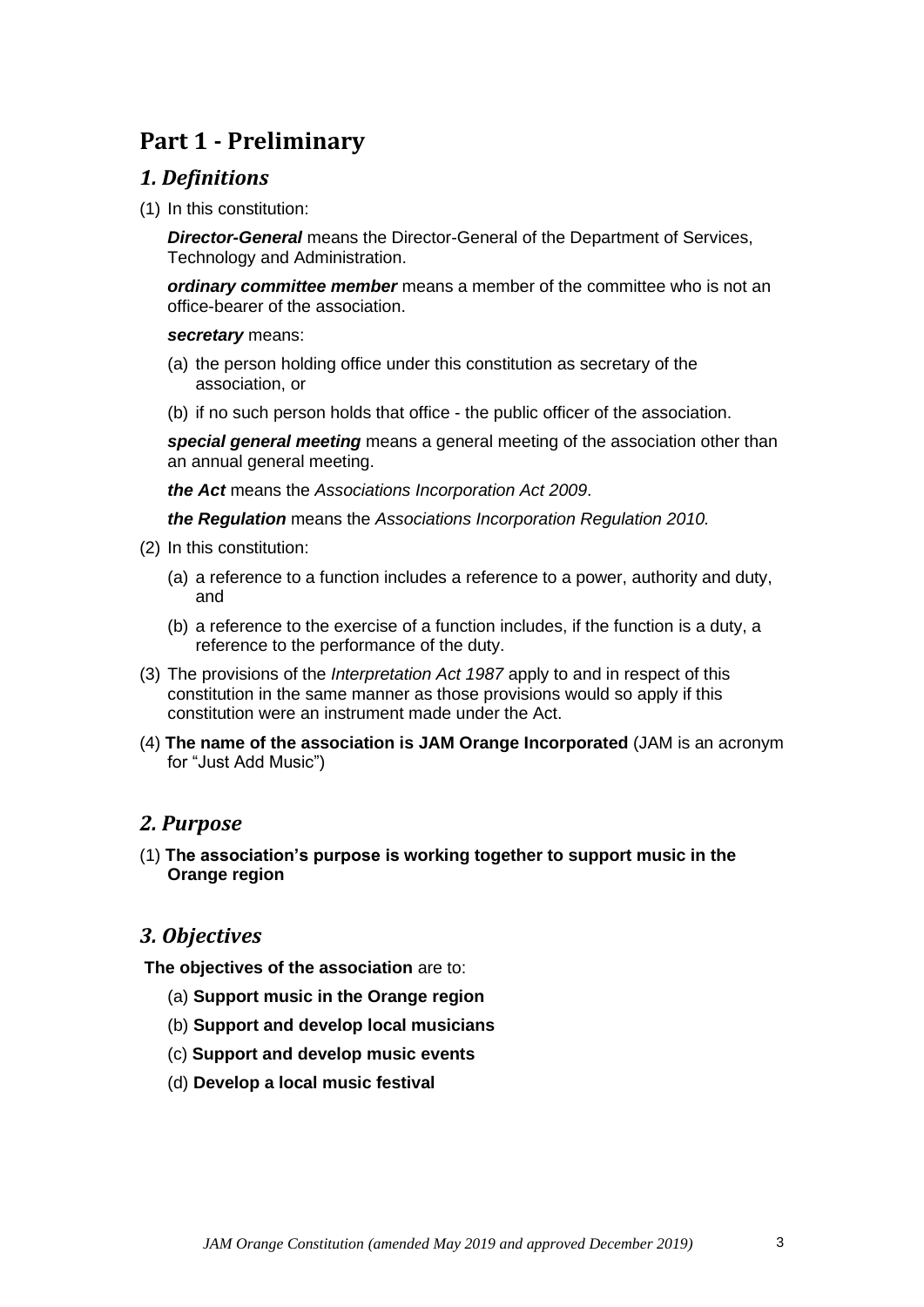# **Part 2 - Membership**

# <span id="page-3-0"></span>*2. Membership generally*

(1) A person may become a member of the Association if:

- a) the person is a natural person, and
- b) the person agrees in writing (including by electronic means) to support the objects of the Association and, having read this Constitution agrees to abide by it, and
- c) the person has paid the relevant annual membership fee

(2) When a person becomes a member by fulfilling the requirements under subclause (1), the Public Officer must enter or cause to be entered the applicant's name in the register of members, and, on the name being entered, the Applicant becomes a member of the Association

# *3. Cessation of membership*

A person ceases to be a member of the Association if the person:

- (a) dies, or
- (b) resigns membership, or
- (c) is expelled from the Association, or
- (d) fails to pay the annual membership fee within 3 months of due date  $(1<sup>st</sup>$  July).
- (e) Currently the membership year is from the  $1<sup>st</sup>$  of July of the current year to the 30<sup>th</sup> June of the following year

# *4. Membership entitlements are not transferrable*

A right, privilege or obligation which a person has by reason of being a member of the Association:

- (a) is not capable of being transferred or transmitted to another person, and
- (b) terminates on cessation of the person's membership.

# *5. Resignation of membership*

- (1) A member of the Association may resign from membership of the Association at any time by giving written notice to the Public Officer and shall forfeit all membership fees paid and all entitlements to membership for the remainder of the relevant financial year
- (2) If a member of the Association ceases to be a member under subclause (1), and in every other case where a member ceases to hold membership, the Public Officer must make an appropriate entry in the register of members recording the date on which the member ceased to be a member
- <span id="page-3-1"></span>(3) A copy of the Constitution/Rules of Association for JAM Orange will be provided to all members by written letter or email. The document will also be published on the organisation's website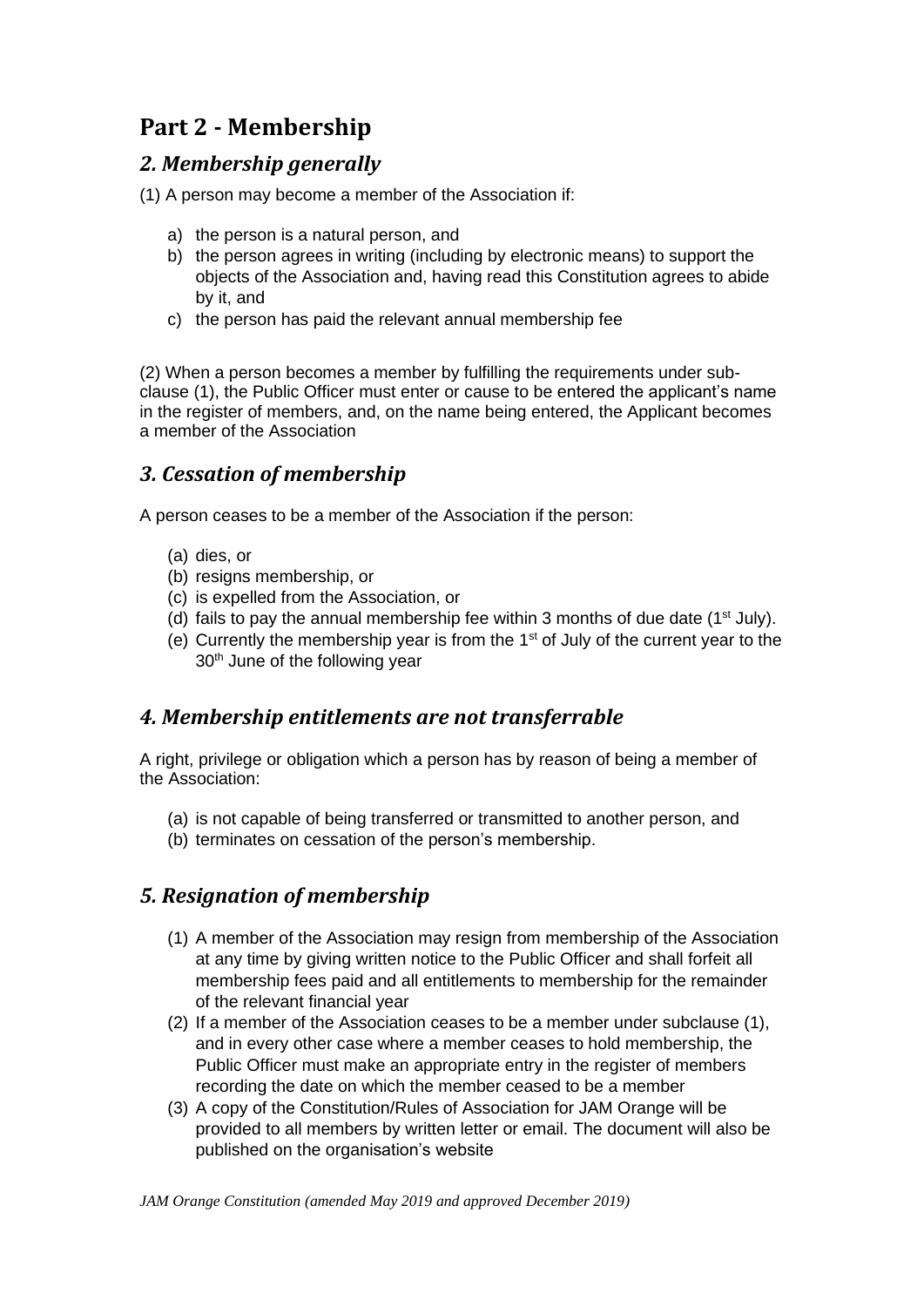# <span id="page-4-0"></span>*6. Register of members*

- (1) The public officer of the association must establish and maintain a register of members of the association specifying the name and postal or residential address of each person who is a member of the association together with the date on which the person became a member.
- (2) The register of members must be kept in New South Wales:
	- (a) at the main premises of the association, or
	- (b) if the association has no premises, at the association's official address.
- (3) The register of members must be open for inspection, free of charge, by any member of the association at any reasonable hour.
- (4) A member of the association may obtain a copy of any part of the register on payment of a fee of not more than \$1 for each page copied.
- (5) If a member requests that any information contained on the register about the member (other than the member's name) not be available for inspection, that information must not be made available for inspection.
- (6) A member must not use information about a person obtained from the register to contact or send material to the person, other than for:
	- (a) the purposes of sending the person a newsletter, a notice in respect of a meeting or other event relating to the association or other material relating to the association, or
	- (b) any other purpose necessary to comply with a requirement of the Act or the Regulation.

#### <span id="page-4-1"></span>*7. Fees and subscriptions*

- (1) A member of the association must, on admission to membership, pay to the association the annual membership fee of \$12 or, if some other amount is determined by the committee, that other amount.
	- (a)except as provided by paragraph (b), before 1 July in each calendar year, or
	- (b) if the member becomes a member on or after 1 July in any calendar year on becoming a member and before 1 July in each succeeding calendar year.

#### <span id="page-4-2"></span>*8. Members' liabilities*

The liability of a member of the association to contribute towards the payment of the debts and liabilities of the association or the costs, charges and expenses of the winding up of the association is limited to the amount, if any, unpaid by the member in respect of membership of the association as required by clause 8.

#### <span id="page-4-3"></span>*9. Resolution of disputes*

- (1) A dispute between a member and another member (in their capacity as members) of the association, or a dispute between a member or members and the association, are to be referred to a community justice centre for mediation under the *[Community Justice Centres Act 1983](http://www.legislation.nsw.gov.au/xref/inforce/?xref=Type%3Dact%20AND%20Year%3D1983%20AND%20no%3D127&nohits=y)*.
- (2) If a dispute is not resolved by mediation within three months of the referral to a community justice centre, the dispute is to be referred to arbitration.
- (3) The *[Commercial Arbitration Act 1984](http://www.legislation.nsw.gov.au/xref/inforce/?xref=Type%3Dact%20AND%20Year%3D1984%20AND%20no%3D160&nohits=y)* applies to any such dispute referred to arbitration.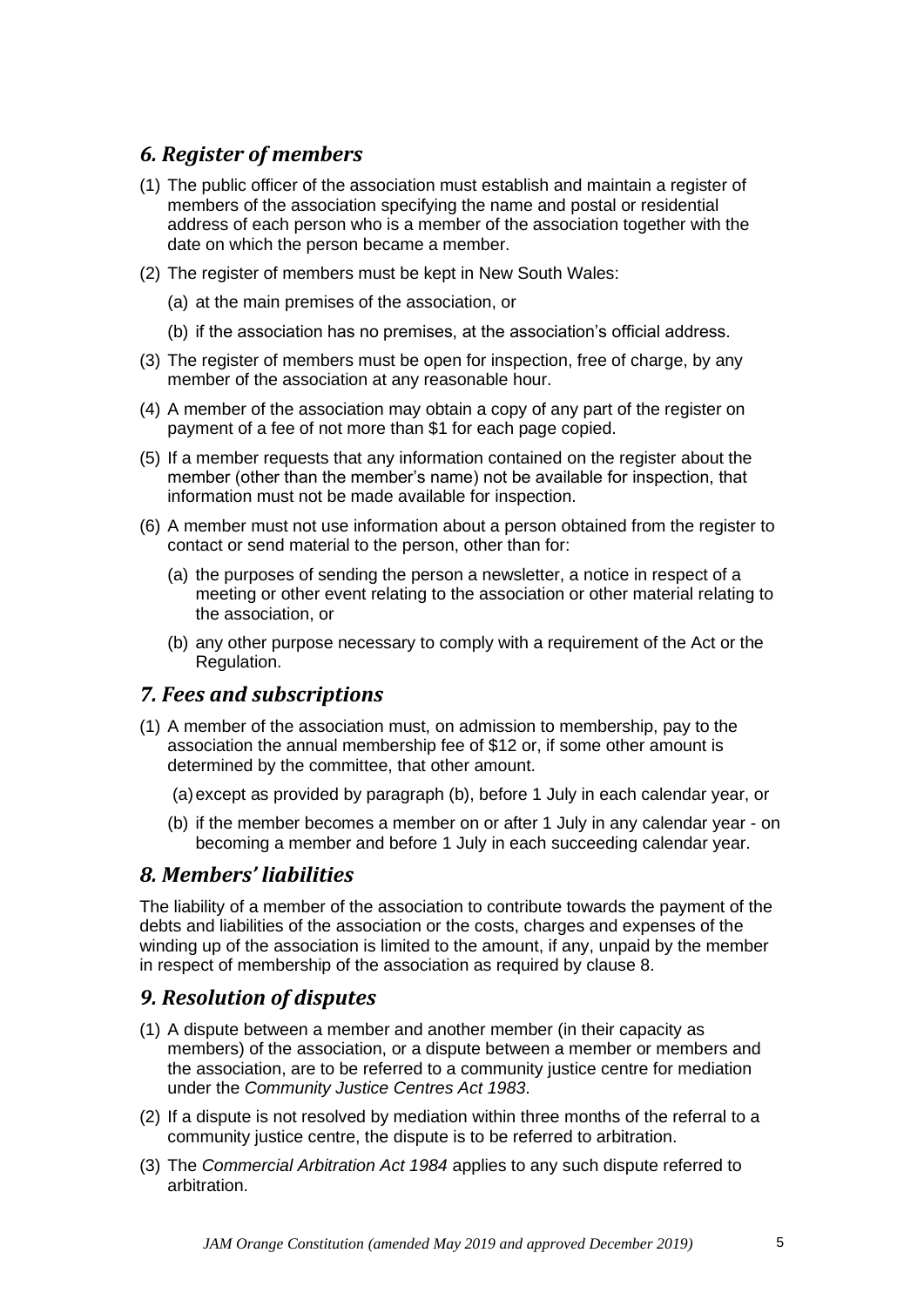# <span id="page-5-0"></span>*10. Disciplining of members*

- (1) A complaint may be made to the committee by any person that a member of the association:
	- (a) has refused or neglected to comply with a provision or provisions of this constitution, or
	- (b) has wilfully acted in a manner prejudicial to the interests of the association.
- (2) The committee may refuse to deal with a complaint if it considers the complaint to be trivial or vexatious in nature.
- (3) If the committee decides to deal with the complaint, the committee:
	- (a) must cause notice of the complaint to be served on the member concerned, and
	- (b) must give the member at least 14 days from the time the notice is served within which to make submissions to the committee in connection with the complaint, and
	- (c) must take into consideration any submissions made by the member in connection with the complaint.
- (4) The committee may, by resolution, expel the member from the association or suspend the member from membership of the association if, after considering the complaint and any submissions made in connection with the complaint, it is satisfied that the facts alleged in the complaint have been proved and the expulsion or suspension is warranted in the circumstances.
- (5) If the committee expels or suspends a member, the secretary must, within seven days after the action is taken, cause written notice to be given to the member of the action taken, of the reasons given by the committee for having taken that action and of the member's right of appeal under clause 12.
- (6) The expulsion or suspension does not take effect:
	- (a) until the expiration of the period within which the member is entitled to appeal against the resolution concerned, or
	- (b) if within that period the member exercises the right of appeal, unless and until the association confirms the resolution under clause 12, whichever is the later.

# <span id="page-5-1"></span>*11. Right of appeal of disciplined member*

- (1) A member may appeal to the association in general meeting against a resolution of the committee under clause 11, within seven days after notice of the resolution is served on the member, by lodging with the secretary a notice to that effect.
- (2) The notice may, but need not, be accompanied by a statement of the grounds on which the member intends to rely for the purposes of the appeal.
- (3) On receipt of a notice from a member under subclause (1), the secretary must notify the committee which is to convene a general meeting of the association to be held within 28 days after the date on which the secretary received the notice.
- (4) At a general meeting of the association convened under subclause (3):
	- (a) no business other than the question of the appeal is to be transacted, and
	- (b) the committee and the member must be given the opportunity to state their respective cases orally or in writing, or both, and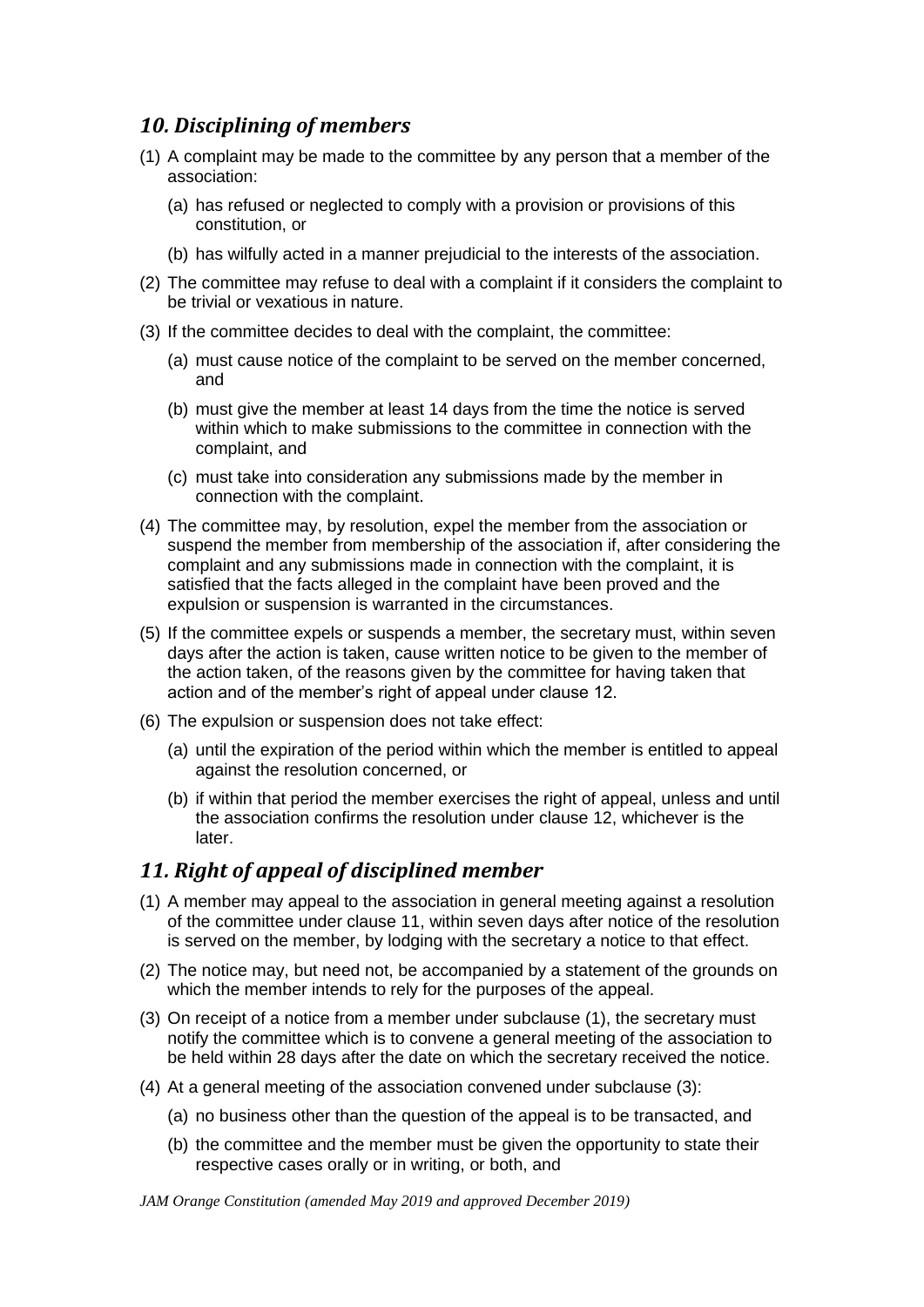- (c) the members present are to vote by secret ballot on the question of whether the resolution should be confirmed or revoked.
- (5) The appeal is to be determined by a simple majority of votes cast by members of the association.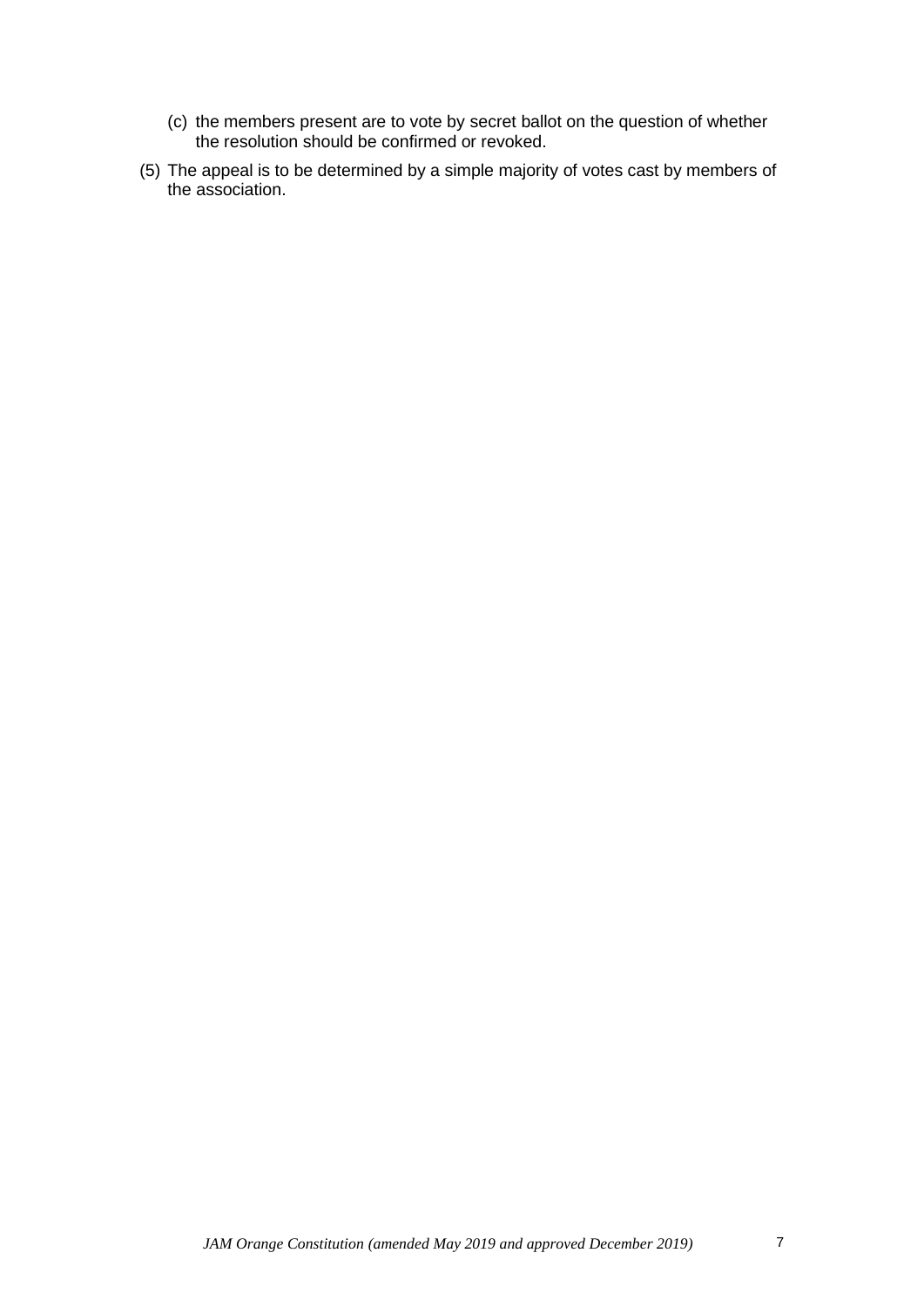# **Part 3 - The committee**

## <span id="page-7-0"></span>*13. Powers of the committee*

Subject to the Act, the Regulation and this constitution and to any resolution passed by the association in general meeting, the committee:

- (a) is to control and manage the affairs of the association, and
- (b) may exercise all such functions as may be exercised by the association, other than those functions that are required by this constitution to be exercised by a general meeting of members of the association, and
- (c) has power to perform all such acts and do all such things as appear to the committee to be necessary or desirable for the proper management of the affairs of the association.

## <span id="page-7-1"></span>*14. Composition and membership of committee*

- (1) The committee is to consist of:
	- (a) the office-bearers of the association, and
	- (b) at least three ordinary committee members, each of whom is to be elected at the annual general meeting of the association under clause 15.
- (2) The total number of committee members is to be a minimum nine (including the executive) and a maximum of 19
- (3) The office-bearers of the association are as follows:
	- (a) the president,
	- (b) the vice-president,
	- (c) the treasurer,
	- (d) the secretary.
	- (e) minutes secretary
	- (f) media officer
- (4) A committee member may hold up to two offices (other than both the president and vice-president offices).
- (5) Each member of the committee is, subject to this constitution, to hold office until the conclusion of the annual general meeting following the date of the member's election, but is eligible for re-election.

#### <span id="page-7-2"></span>*15. Election of committee members*

- (1) Nominations of candidates for election as office-bearers of the association or as ordinary committee members:
	- (a) must be made in writing, signed by two members of the association and accompanied by the written consent of the candidate (which may be endorsed on the form of the nomination), and
	- (b) must be delivered to the secretary of the association at least 24 hours before the date fixed for the holding of the annual general meeting at which the election is to take place.
- (2) If insufficient nominations are received to fill all vacancies on the committee, the candidates nominated are taken to be elected and further nominations are to be received at the annual general meeting.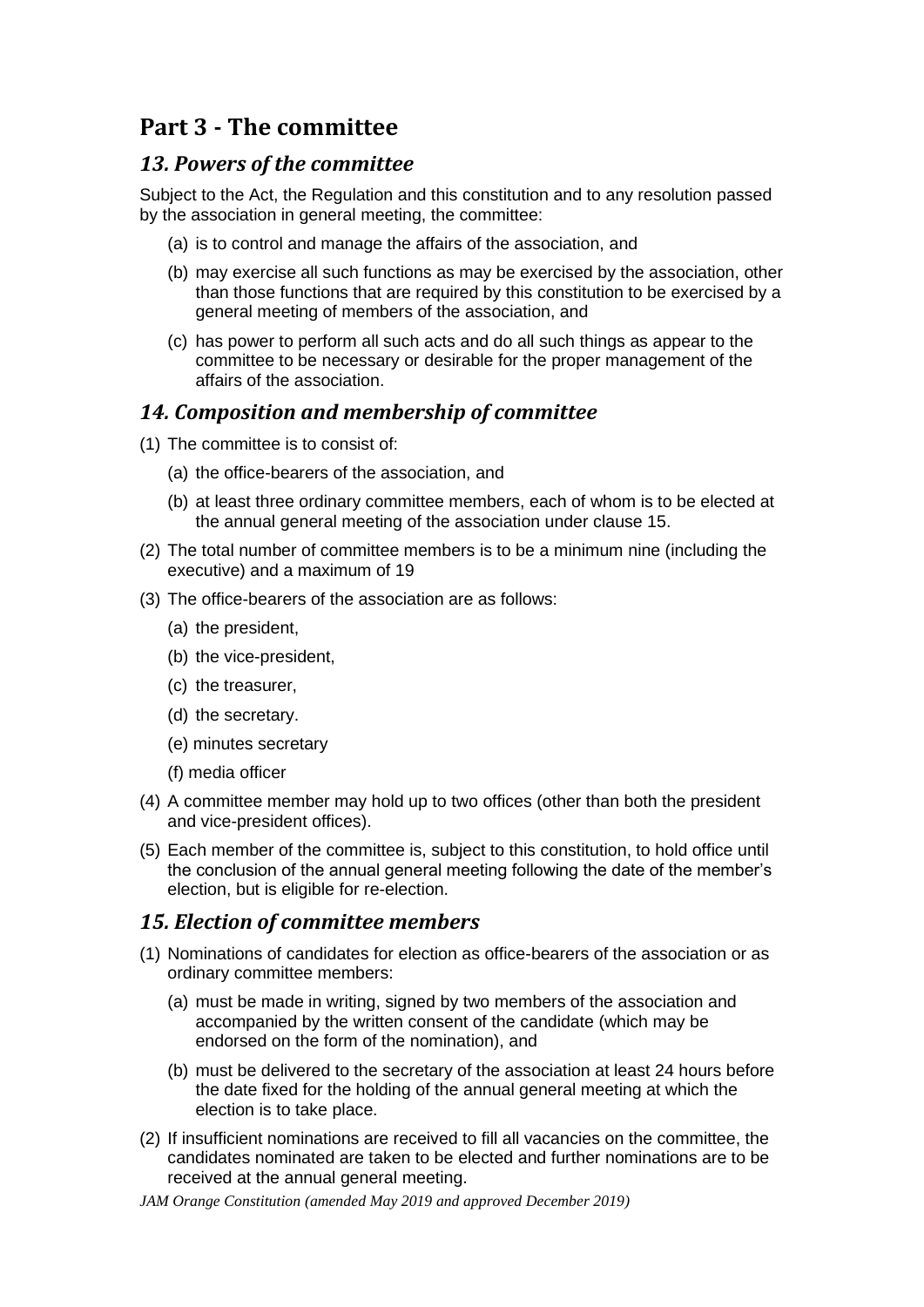- (3) If insufficient further nominations are received, any vacant positions remaining on the committee are taken to be casual vacancies.
- (4) If the number of nominations received is equal to the number of vacancies to be filled, the persons nominated are taken to be elected.
- (5) If the number of nominations received exceeds the number of vacancies to be filled, a ballot is to be held.
- (6) The ballot for the election of office-bearers and ordinary committee members of the committee is to be conducted at the annual general meeting in such usual and proper manner as the committee may direct.
- (7) A person nominated as a candidate for election as an office-bearer or as an ordinary committee member of the association must be a member of the association.

#### <span id="page-8-0"></span>*16. Secretary*

- (1) The secretary of the association must, as soon as practicable after being appointed as secretary, lodge notice with the association of his or her address.
- (2) It is the duty of the secretary to keep minutes of:
	- (a) all appointments of office-bearers and members of the committee, and
	- (b) the names of members of the committee present at a committee meeting or a general meeting, and
	- (c) all proceedings at committee meetings and general meetings.
- (3) Minutes of proceedings at a meeting must be signed by the chairperson of the meeting or by the chairperson of the next succeeding meeting.

#### <span id="page-8-1"></span>*17. Treasurer*

It is the duty of the treasurer of the association to ensure:

- (a) that all money due to the association is collected and received and that all payments authorised by the association are made, and
- (b) that correct books and accounts are kept showing the financial affairs of the association, including full details of all receipts and expenditure connected with the activities of the association.

#### <span id="page-8-2"></span>*18.Casual vacancies*

- (1) In the event of a casual vacancy occurring in the membership of the committee, the committee may appoint a member of the association to fill the vacancy and the member so appointed is to hold office, subject to this constitution, until the conclusion of the annual general meeting next following the date of the appointment.
- (2) A casual vacancy in the office of a member of the committee occurs if the member:
	- (a) dies, or
	- (b) ceases to be a member of the association, or
	- (c) becomes an insolvent under administration within the meaning of the *[Corporations Act 2001](http://www.comlaw.gov.au/)* of the Commonwealth, or
	- (d) resigns office by notice in writing given to the secretary, or
	- (e) is removed from office under clause 19, or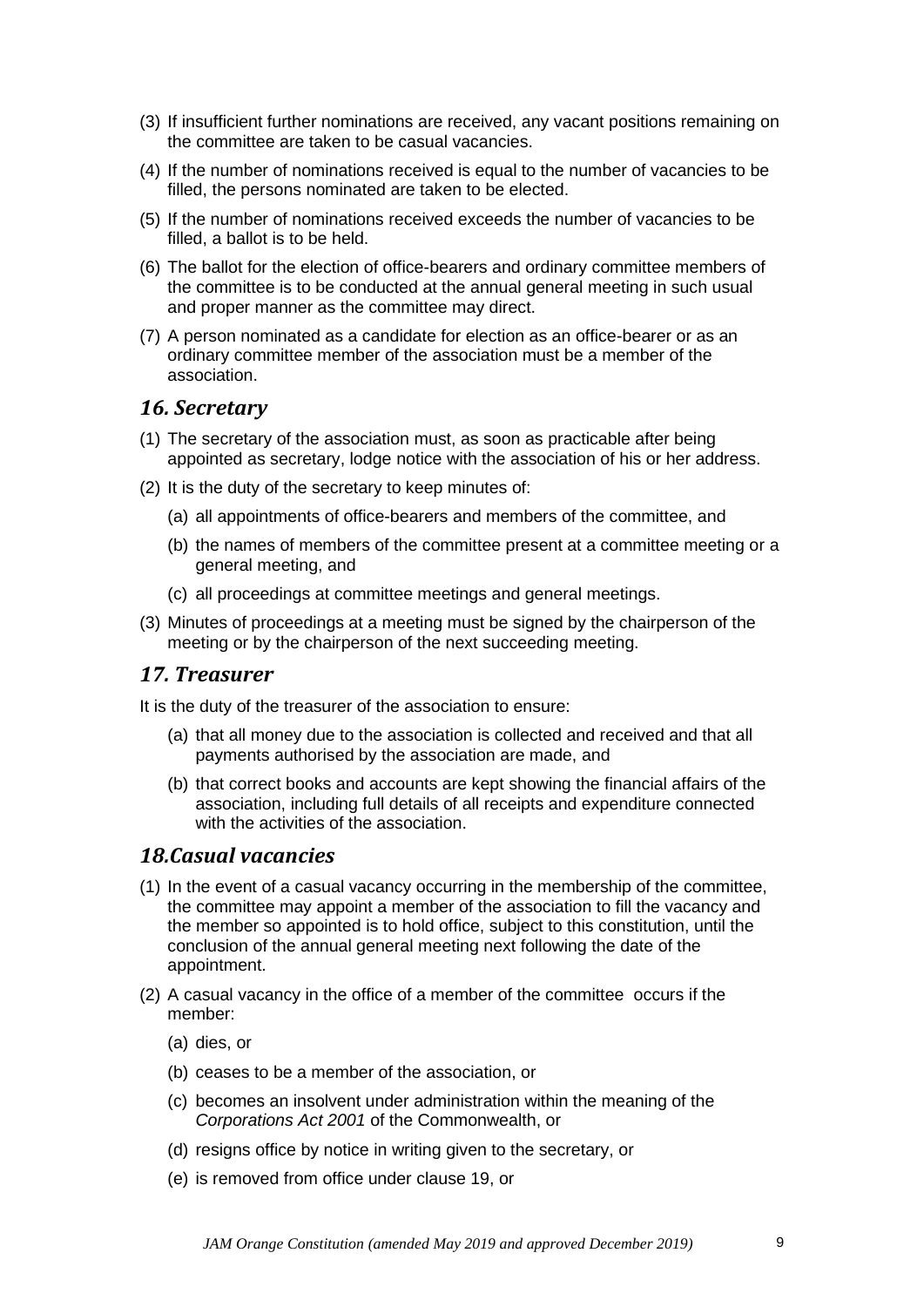- (f) becomes a mentally incapacitated person, or
- (g) is absent without the consent of the committee from three consecutive meetings of the committee, or
- (h) is convicted of an offence involving fraud or dishonesty, or
- (i) is prohibited from being a director of a company under Part 2D.6 (Disqualification from managing corporations) of the *[Corporations Act 2001](http://www.comlaw.gov.au/)* of the Commonwealth.

#### <span id="page-9-0"></span>*19. Removal of committee members*

- (1) The association in general meeting may by resolution remove any member of the committee from the office of member before the expiration of the member's term of office and may by resolution appoint another person to hold office until the expiration of the term of office of the member so removed.
- (2) If a member of the committee to whom a proposed resolution referred to in subclause (1) relates makes representations in writing to the secretary or president (not exceeding a reasonable length) and requests that the representations be notified to the members of the association, the secretary or the president may send a copy of the representations to each member of the association or, if the representations are not so sent, the member is entitled to require that the representations be read out at the meeting at which the resolution is considered.

#### <span id="page-9-1"></span>*20. Committee meetings and quorum*

- (1) The committee must meet at least three times in each period of 12 months at such place and time as the committee may determine.
- (2) Additional meetings of the committee may be convened by the president or by any member of the committee.
- (3) Oral or written notice of a meeting of the committee must be given by the secretary to each member of the committee at least 48 hours (or such other period as may be unanimously agreed on by the members of the committee) before the time appointed for the holding of the meeting.
- (4) Notice of a meeting given under subclause (3) must specify the general nature of the business to be transacted at the meeting and no business other than that business is to be transacted at the meeting, except business which the committee members present at the meeting unanimously agree to treat as urgent business.
- (5) Any five members of the committee constitute a quorum for the transaction of the business of a meeting of the committee.
- (6) No business is to be transacted by the committee unless a quorum is present and if, within half an hour of the time appointed for the meeting, a quorum is not present, the meeting is to stand adjourned (where possible) to the same place and at the same hour of the same day in the following week.
- (7) If at the adjourned meeting a quorum is not present within half an hour of the time appointed for the meeting, the meeting is to be dissolved.
- (8) At a meeting of the committee:
	- (a) the president or, in the president's absence, the vice-president is to preside, or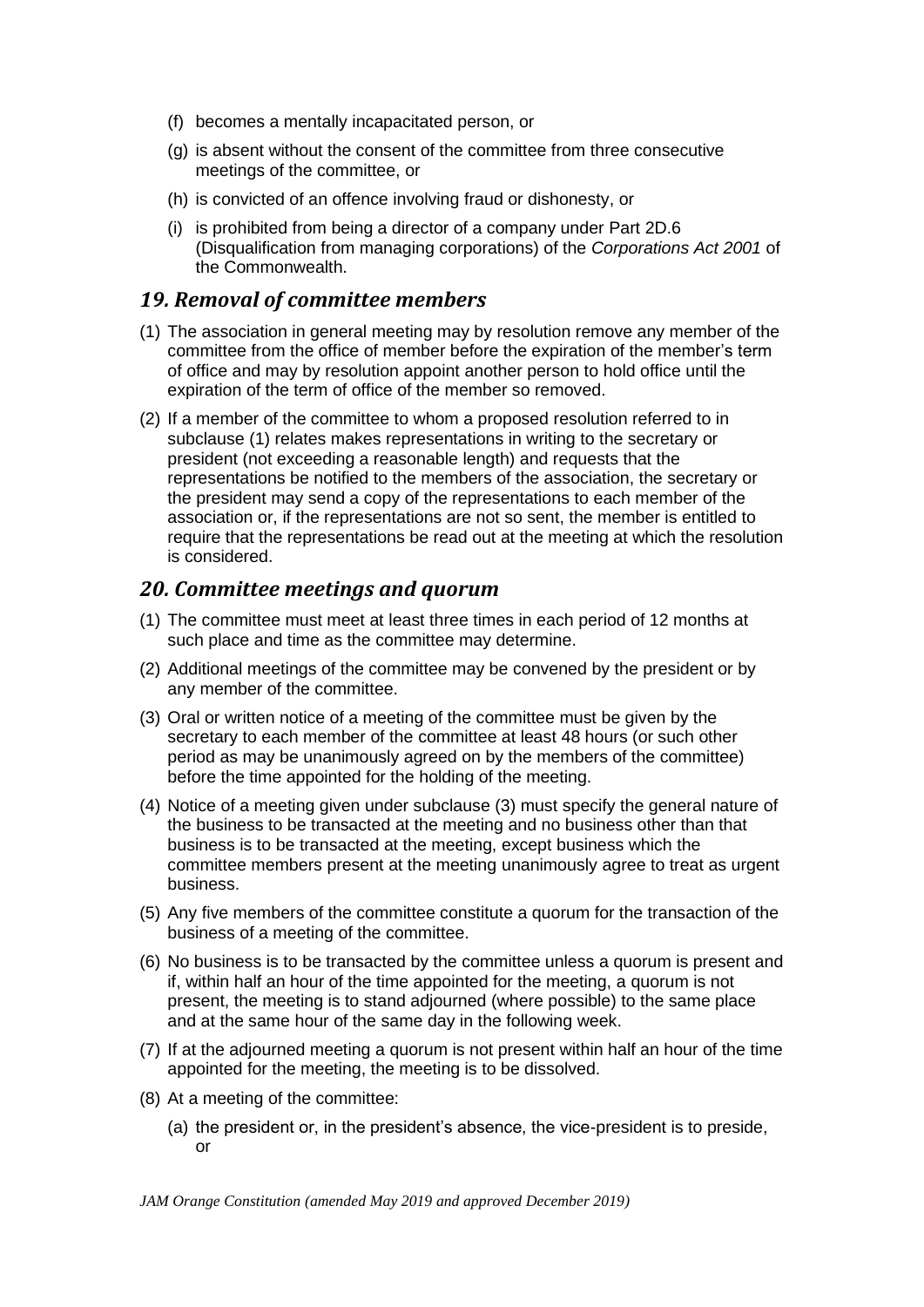(b) if the president and the vice-president are absent or unwilling to act, such one of the remaining members of the committee as may be chosen by the members present at the meeting is to preside.

#### <span id="page-10-0"></span>*21. Delegation by committee to sub-committee*

- (1) The committee may, by instrument in writing, delegate to one or more subcommittees (consisting of such member or members of the association as the committee thinks fit) the exercise of such of the functions of the committee as are specified in the instrument, other than:
	- (a) this power of delegation, and
	- (b) a function which is a duty imposed on the committee by the Act or by any other law.
- (2) A function the exercise of which has been delegated to a sub-committee under this clause may, while the delegation remains unrevoked, be exercised from time to time by the sub-committee in accordance with the terms of the delegation.
- (3) A delegation under this clause may be made subject to such conditions or limitations as to the exercise of any function, or as to time or circumstances, as may be specified in the instrument of delegation.
- (4) Despite any delegation under this clause, the committee may continue to exercise any function delegated.
- (5) Any act or thing done or suffered by a sub-committee acting in the exercise of a delegation under this clause has the same force and effect as it would have if it had been done or suffered by the committee.
- (6) The committee may, by instrument in writing, revoke wholly or in part any delegation under this clause.
- (7) A sub-committee may meet and adjourn as it thinks proper.

#### <span id="page-10-1"></span>*22. Voting and decisions*

- (1) Questions arising at a meeting of the committee or of any sub-committee appointed by the committee are to be determined by a majority of the votes of members of the committee or sub-committee present at the meeting.
- (2) Each member present at a meeting of the committee or of any sub-committee appointed by the committee (including the person presiding at the meeting) is entitled to one vote but, in the event of an equality of votes on any question, the person presiding may exercise a second or casting vote.
- (3) Subject to clause 20 (5), the committee may act despite any vacancy on the committee.
- <span id="page-10-2"></span>(4) Any act or thing done or suffered, or purporting to have been done or suffered, by the committee or by a sub-committee appointed by the committee, is valid and effectual despite any defect that may afterwards be discovered in the appointment or qualification of any member of the committee or sub-committee.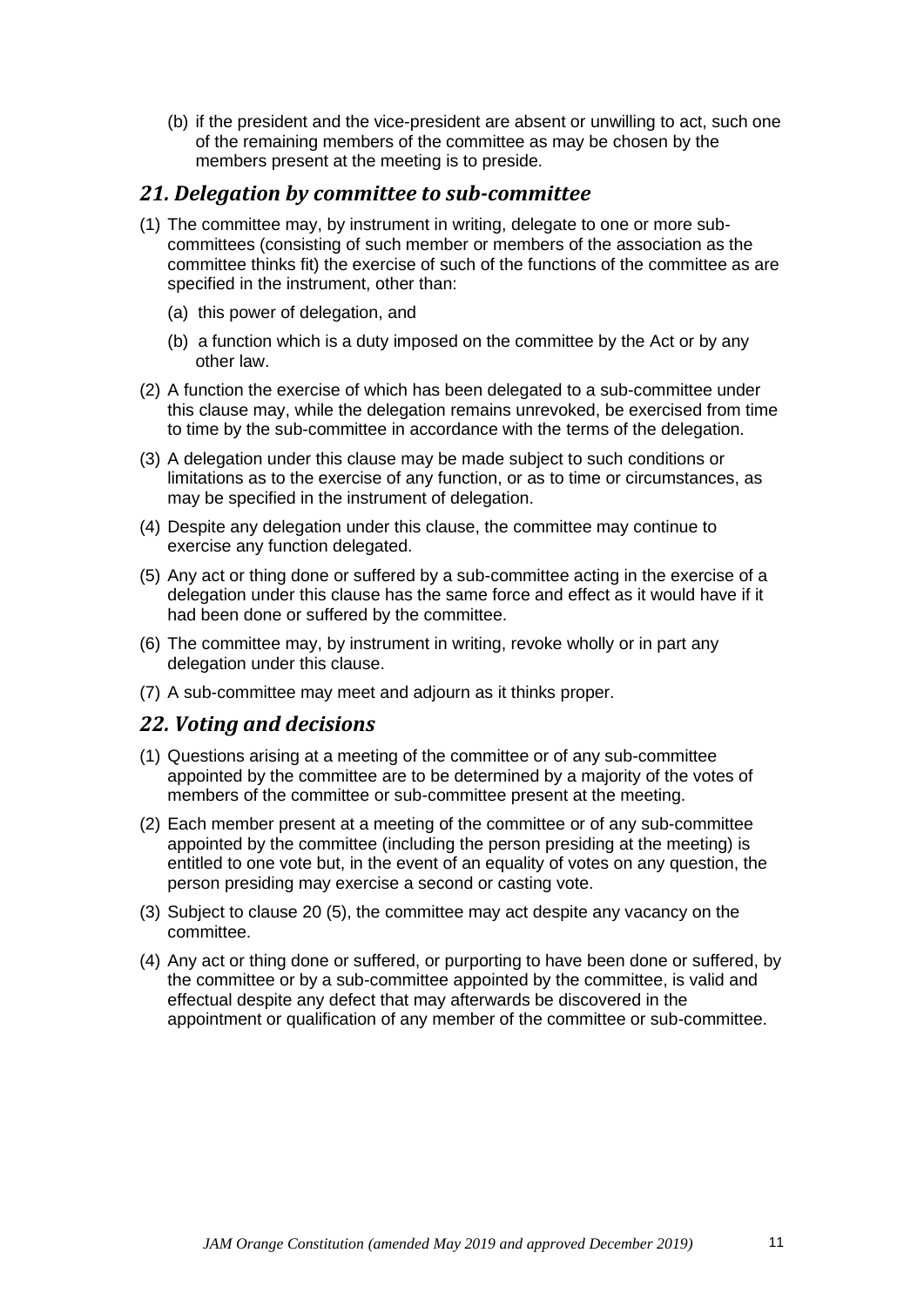# **Part 4 - General meetings**

# <span id="page-11-0"></span>*23. Annual general meetings - holding of*

- (1) The association must hold its first annual general meeting within 18 months after its registration under the Act.
- (2) The association must hold its annual general meetings:
	- (a) within six months after the close of the association's financial year, or
	- (b) within such later time as may be allowed by the Director-General or prescribed by the Regulation.

## <span id="page-11-1"></span>*24. Annual general meetings - calling of and business at*

- (1) The annual general meeting of the association is, subject to the Act and to clause 23, to be convened on such date and at such place and time as the committee thinks fit.
- (2) In addition to any other business which may be transacted at an annual general meeting, the business of an annual general meeting is to include the following:
	- (a) to confirm the minutes of the last preceding annual general meeting and of any special general meeting held since that meeting,
	- (b) to receive from the committee reports on the activities of the association during the last preceding financial year,
	- (c) to elect office-bearers of the association and ordinary committee members,
	- (d) to receive and consider any financial statement or report required to be submitted to members under the Act.
- (3) An annual general meeting must be specified as such in the notice convening it.

#### <span id="page-11-2"></span>*25. Special general meetings - calling of*

- (1) The committee may, whenever it thinks fit, convene a special general meeting of the association.
- (2) The committee must, on the requisition in writing of at least five per cent of the total number of members, convene a special general meeting of the association.
- (3) A requisition of members for a special general meeting:
	- (a) must state the purpose or purposes of the meeting, and
	- (b) must be signed by the members making the requisition, and
	- (c) must be lodged with the secretary, and
	- (d) may consist of several documents in a similar form, each signed by one or more of the members making the requisition.
- (4) If the committee fails to convene a special general meeting to be held within one month after that date on which a requisition of members for the meeting is lodged with the secretary, any one or more of the members who made the requisition may convene a special general meeting to be held not later than three months after that date.
- (5) A special general meeting convened by a member or members as referred to in subclause (4) must be convened as nearly as is practicable in the same manner as general meetings are convened by the committee.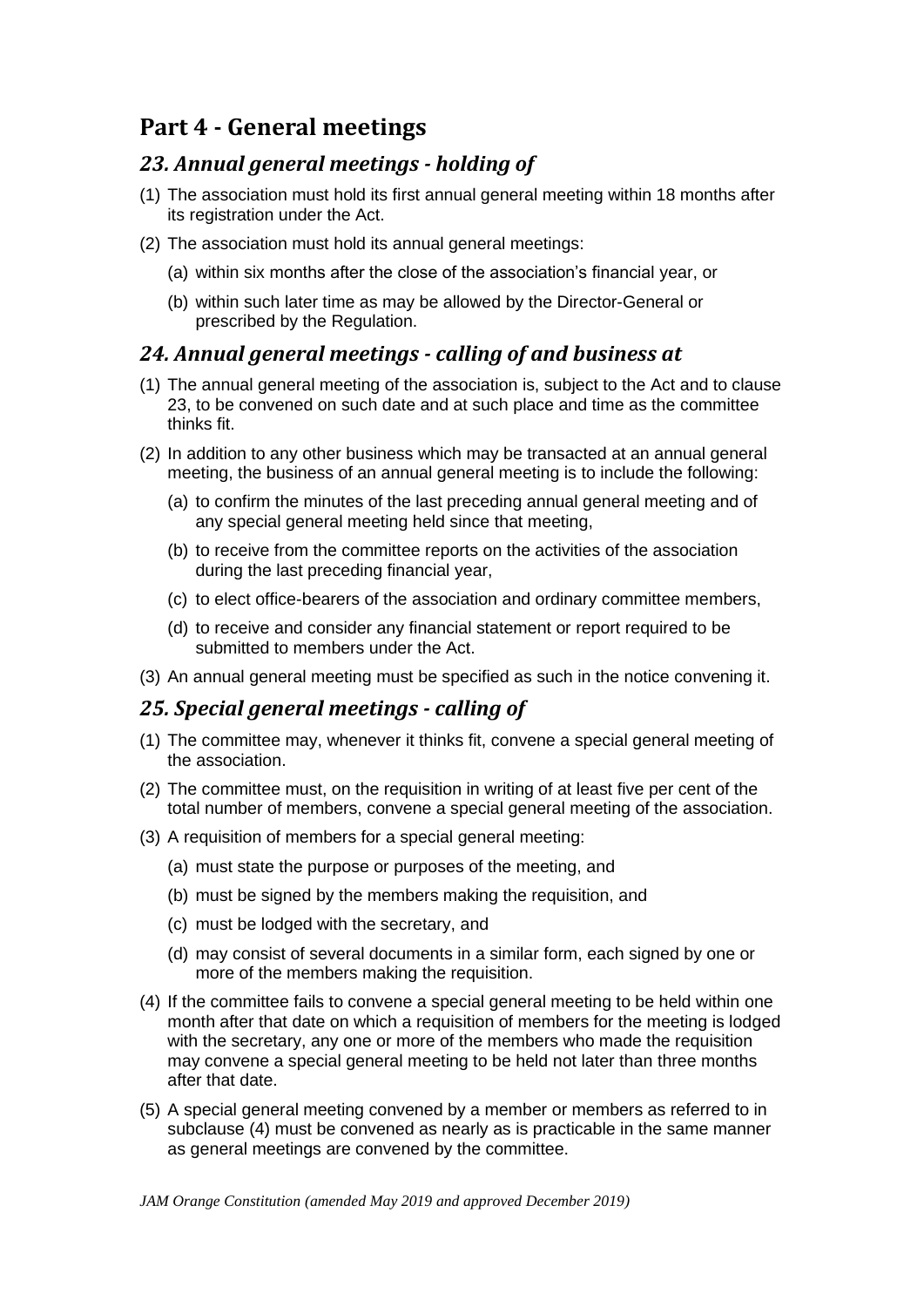## <span id="page-12-0"></span>*26. Notice*

- (1) Except if the nature of the business proposed to be dealt with at a general meeting requires a special resolution of the association, the secretary must, at least 14 days before the date fixed for the holding of the general meeting, give a notice to each member specifying the place, date and time of the meeting and the nature of the business proposed to be transacted at the meeting.
- (2) If the nature of the business proposed to be dealt with at a general meeting requires a special resolution of the association, the secretary must, at least 21 days before the date fixed for the holding of the general meeting, cause notice to be given to each member specifying, in addition to the matter required under subclause (1), the intention to propose the resolution as a special resolution.
- (3) No business other than that specified in the notice convening a general meeting is to be transacted at the meeting except, in the case of an annual general meeting, business which may be transacted under clause 24 (2).
- (4) A member desiring to bring any business before a general meeting may give notice in writing of that business to the secretary who must include that business in the next notice calling a general meeting given after receipt of the notice from the member.

## <span id="page-12-1"></span>*27. Quorum for general meetings*

- (1) No item of business is to be transacted at a general meeting unless a quorum of members entitled under this constitution to vote is present during the time the meeting is considering that item.
- (2) Seven members present (being members entitled under this constitution to vote at a general meeting) constitute a quorum for the transaction of the business of a general meeting.
- (3) If within half an hour after the appointed time for the commencement of a general meeting a quorum is not present, the meeting:
	- (a) if convened on the requisition of members, is to be dissolved, and
	- (b) in any other case, is to stand adjourned to the same day in the following week at the same time and (unless another place is specified at the time of the adjournment by the person presiding at the meeting or communicated by written notice to members given before the day to which the meeting is adjourned) at the same place.
- (4) If at the adjourned meeting a quorum is not present within half an hour after the time appointed for the commencement of the meeting, the members present (being at least 5) are to constitute a quorum.

#### <span id="page-12-2"></span>*28. Presiding member*

- (1) The president or, in the president's absence, the vice-president, is to preside as chairperson at each general meeting of the association.
- <span id="page-12-3"></span>(2) If the president and the vice-president are absent or unwilling to act, the members present must elect one of their number to preside as chairperson at the meeting.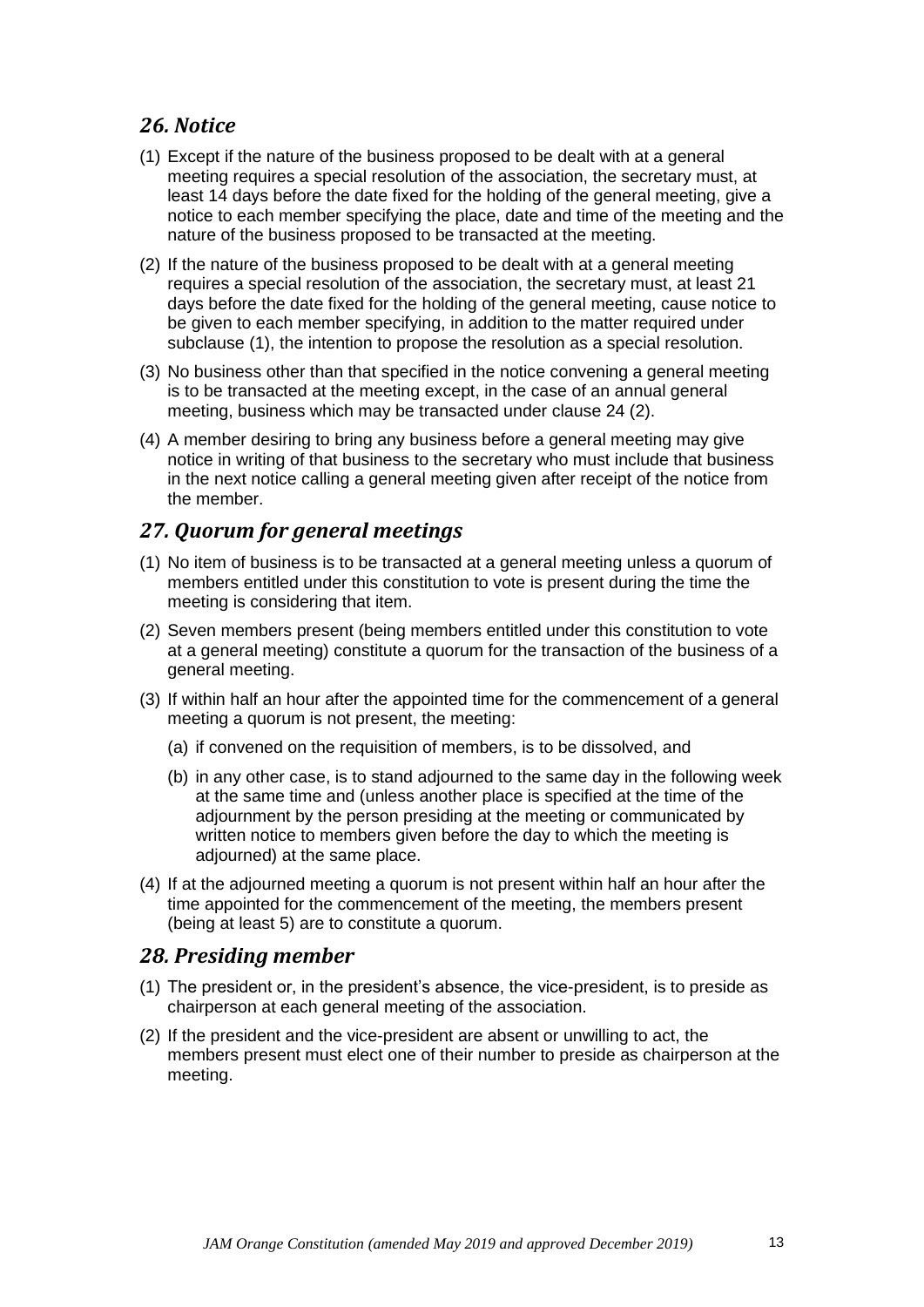# *29. Adjournment*

- (1) The chairperson of a general meeting at which a quorum is present may, with the consent of the majority of members present at the meeting, adjourn the meeting from time to time and place to place, but no business is to be transacted at an adjourned meeting other than the business left unfinished at the meeting at which the adjournment took place.
- (2) If a general meeting is adjourned for 14 days or more, the secretary must give written or oral notice of the adjourned meeting to each member of the association stating the place, date and time of the meeting and the nature of the business to be transacted at the meeting.
- (3) Except as provided in subclauses (1) and (2), notice of an adjournment of a general meeting or of the business to be transacted at an adjourned meeting is not required to be given.

# <span id="page-13-0"></span>*30. Making of decisions*

- (1) A question arising at a general meeting of the association is to be determined by either:
	- (a) a show of hands, or
	- (b) if on the motion of the chairperson or if five or more members present at the meeting decide that the question should be determined by a written ballot—a written ballot.
- (2) If the question is to be determined by a show of hands, a declaration by the chairperson that a resolution has, on a show of hands, been carried or carried unanimously or carried by a particular majority or lost, or an entry to that effect in the minute book of the association, is evidence of the fact without proof of the number or proportion of the votes recorded in favour of or against that resolution.
- (3) If the question is to be determined by a written ballot, the ballot is to be conducted in accordance with the directions of the chairperson.

# <span id="page-13-1"></span>*31. Special resolutions*

A special resolution may only be passed by the association in accordance with section 39 of the Act.

# <span id="page-13-2"></span>*32. Voting*

- (1) On any question arising at a general meeting of the association a member has one vote only.
- (2) In the case of an equality of votes on a question at a general meeting, the chairperson of the meeting is entitled to exercise a second or casting vote.
- (3) A member is not entitled to vote at any general meeting of the association unless all money due and payable by the member to the association has been paid.
- (4) A member is not entitled to vote at any general meeting of the association if the member is under 18 years of age.

# <span id="page-13-3"></span>*33. Proxy votes not permitted*

Proxy voting must not be undertaken at or in respect of a general meeting.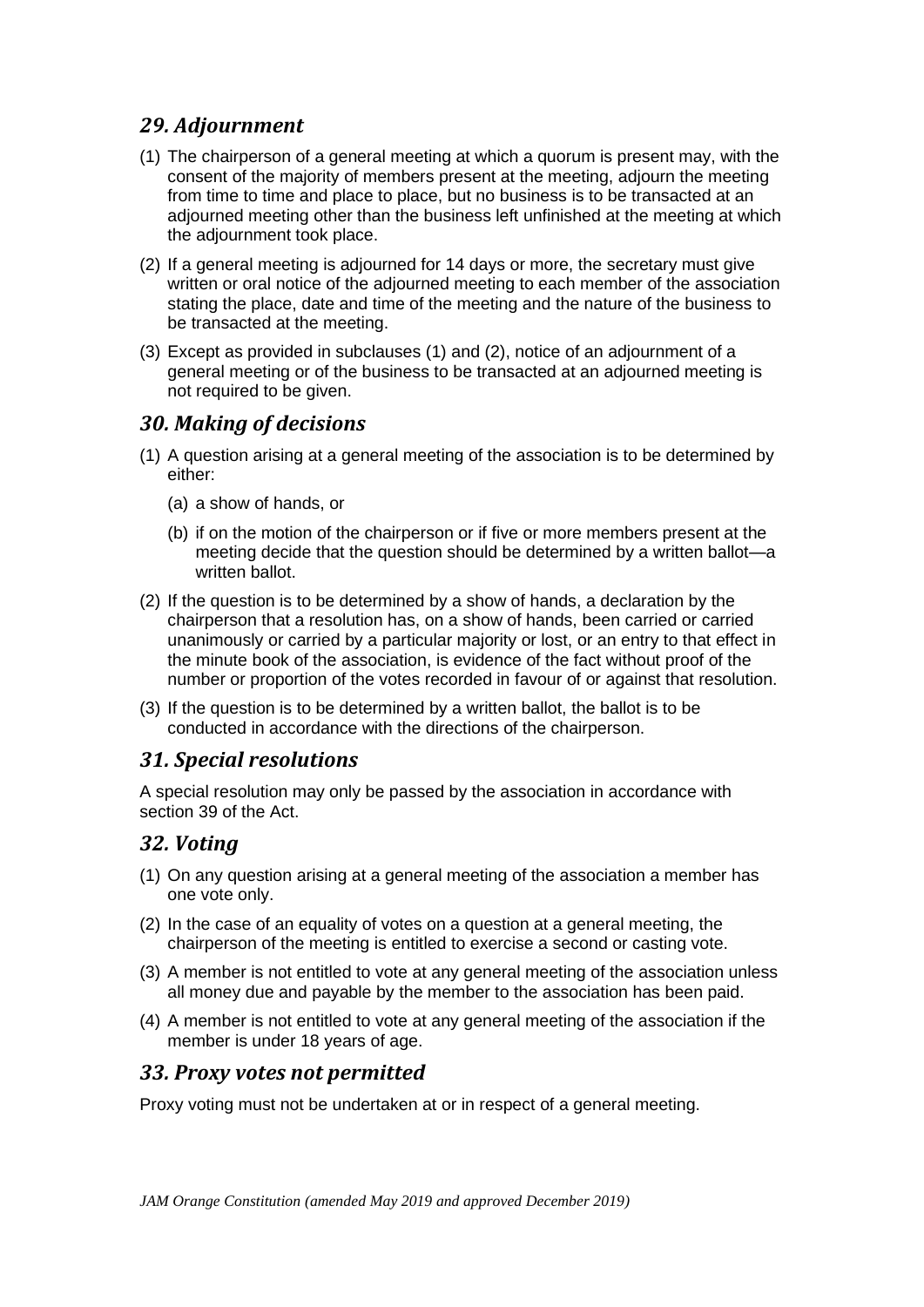## <span id="page-14-0"></span>*34. Postal ballots*

- (1) The association may hold a postal ballot to determine any issue or proposal (other than an appeal under clause 12).
- <span id="page-14-1"></span>(2) A postal ballot is to be conducted in accordance with Schedule 3 of the Regulation.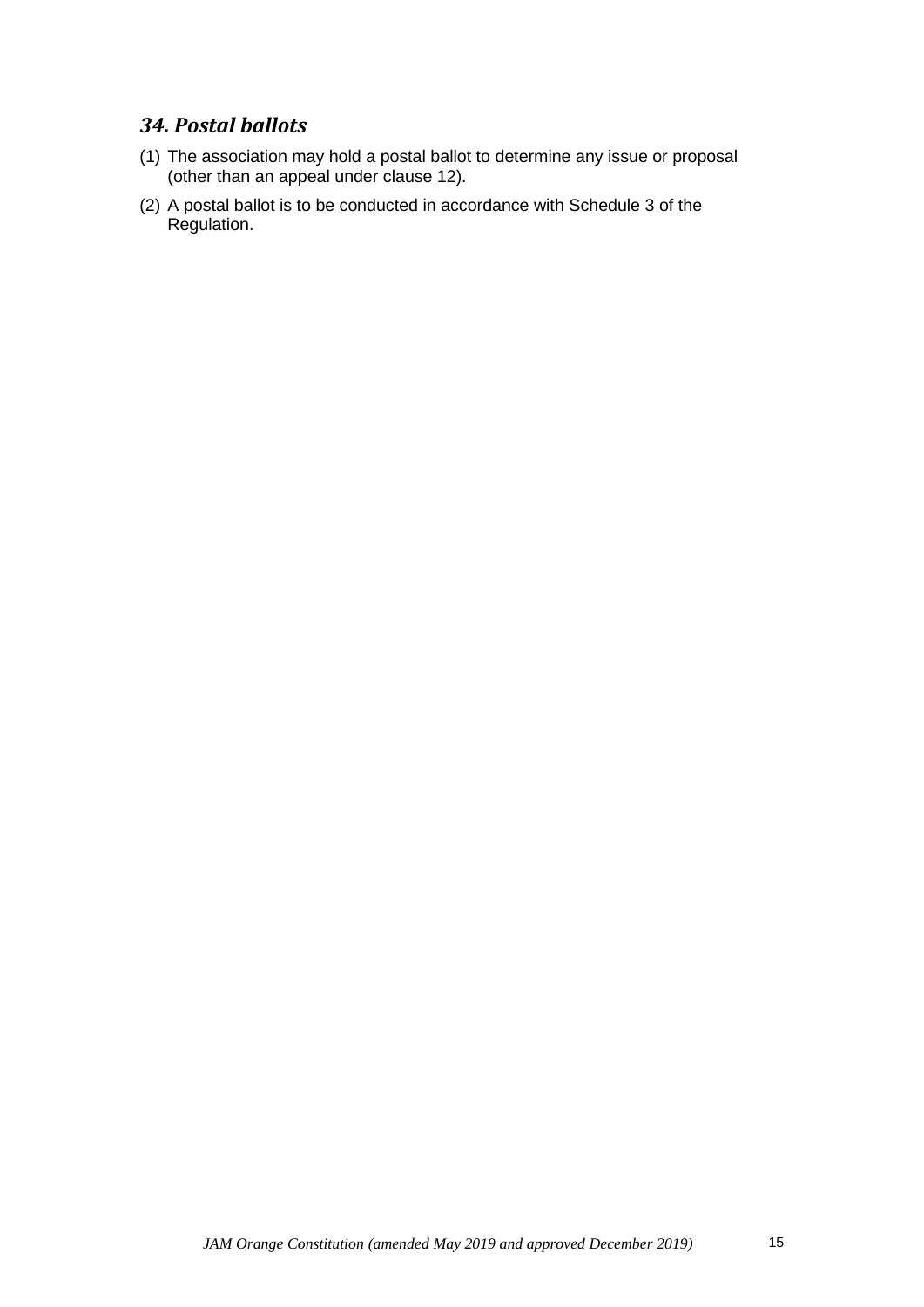# **Part 5 - Miscellaneous**

## <span id="page-15-0"></span>*35. Insurance*

The association may effect and maintain insurance.

#### <span id="page-15-1"></span>*36. Funds - source*

- (1) The funds of the association are to be derived from entrance fees and annual subscriptions of members, donations and, subject to any resolution passed by the association in general meeting, such other sources as the committee determines.
- (2) All money received by the association must be deposited as soon as practicable and without deduction to the credit of the association's bank or other authorised deposit-taking institution account.
- (3) The association must, as soon as practicable after receiving any money, issue an appropriate receipt.

#### <span id="page-15-2"></span>*37. Funds - management*

- (1) Subject to any resolution passed by the association in general meeting, the funds of the association are to be used in pursuance of the objects of the association in such manner as the committee determines.
- (2) All cheques, drafts, bills of exchange, promissory notes and other negotiable instruments must be signed by any two of the four approved members of the committee or employees of the association, being members or employees authorised to do so by the committee.
- (3) No member or committee member of JAM Orange shall use "JAM Orange" as an entity for raising monies, either by donation, public live performance, sale of products or service without prior written permission of JAM Orange
- (4) Only office bearers of the JAM Orange Committee are able to purchase goods or services on behalf of the organisation
- (4) Office bearers have approval to purchase goods and services for and on behalf of JAM Orange up to the value of \$100 without prior approval of the committee. Receipts detailing this expenditure must be provided to the committee at the next meeting of the committee for this expenditure to be reimbursed
- (5) Office bearers must provide the JAM Orange committee with a written quote or draft a purchase order to purchase goods or services for all amounts above \$100. Written approval must be given from the committee prior to the purchase of these goods or services

#### <span id="page-15-3"></span>*38. Change of name, objects and constitution*

An application to the Director-General for registration of a change in the association's name, objects or constitution in accordance with section 10 of the Act is to be made by the public officer or a committee member.

# <span id="page-15-4"></span>*39. Custody of books etc*

Except as otherwise provided by this constitution, the public officer must keep in his or her custody or under his or her control all records, books and other documents relating to the association.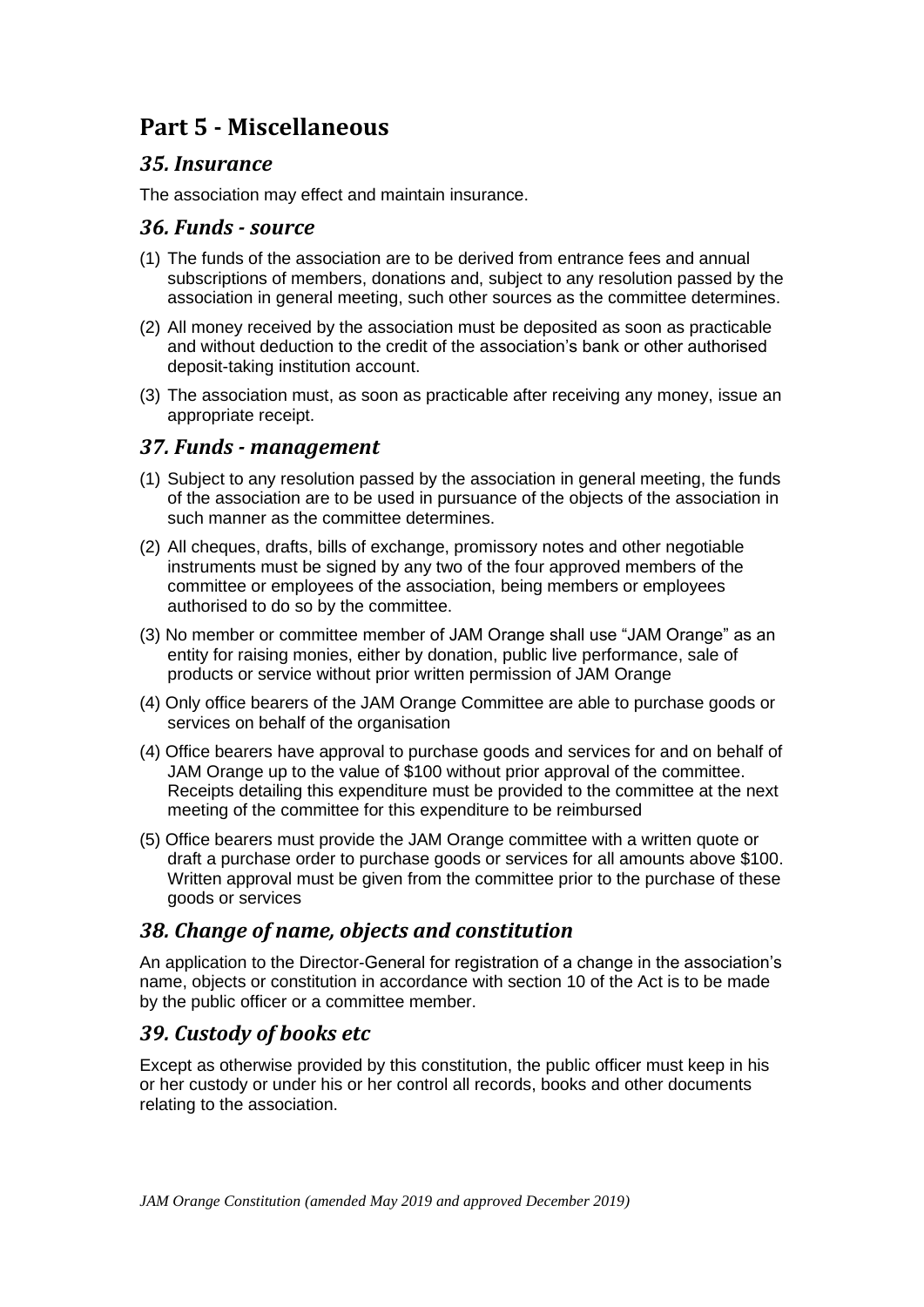## <span id="page-16-0"></span>*40. Inspection of books etc*

- (1) The following documents must be open to inspection, free of charge, by a member of the association at any reasonable hour:
	- (a) records, books and other financial documents of the association,
	- (b) this constitution,
	- (c) minutes of all committee meetings and general meetings of the association.
- (2) A member of the association may obtain a copy of any of the documents referred to in subclause (1) on payment of a fee of not more than \$1 for each page copied.

#### <span id="page-16-1"></span>*41. Service of notices*

- (1) For the purpose of this constitution, a notice may be served on or given to a person:
	- (a) by delivering it to the person personally, or
	- (b) by sending it by pre-paid post to the address of the person, or
	- (c) by sending it by facsimile transmission or some other form of electronic transmission to an address specified by the person for giving or serving the notice.
- (2) For the purpose of this constitution, a notice is taken, unless the contrary is proved, to have been given or served:
	- (a) in the case of a notice given or served personally, on the date on which it is received by the addressee, and
	- (b) in the case of a notice sent by pre-paid post, on the date when it would have been delivered in the ordinary course of post, and
	- (c) in the case of a notice sent by facsimile transmission or some other form of electronic transmission, on the date it was sent or, if the machine from which the transmission was sent produces a report indicating that the notice was sent on a later date, on that date.

#### <span id="page-16-2"></span>*42. Financial year*

The financial year of the association is:

- (a) the period of time commencing on the date of incorporation of the association and ending on the following 30 June, and
- (b) each period of 12 months after the expiration of the previous financial year of the association, commencing on 1 July and ending on the following 30 June.